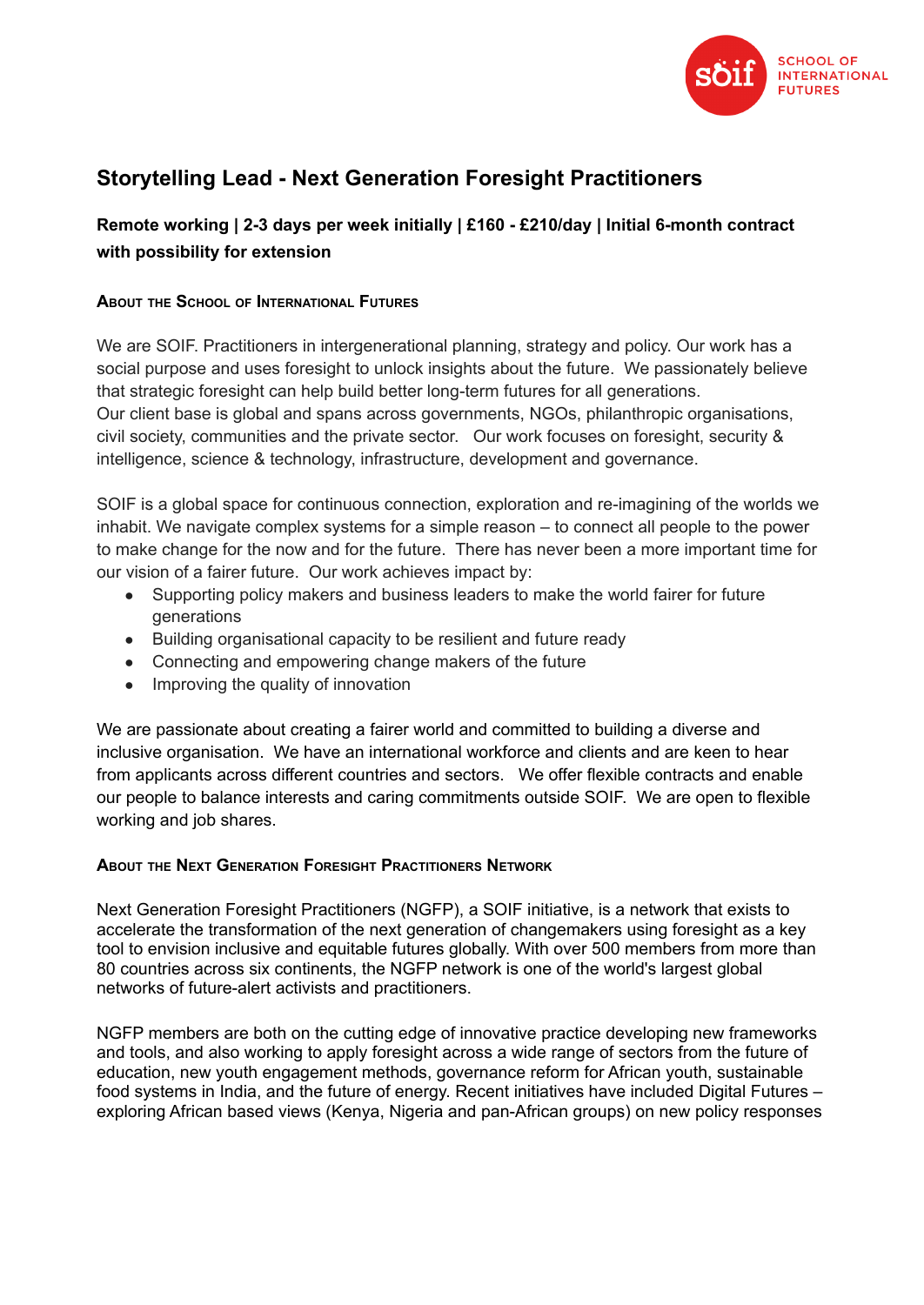

and innovative ideas, actors, and build activism and advocacy to engage relevant governments around responsible tech.

#### **WHAT WE ARE LOOKING FOR**

SOIF delivers an exciting portfolio of projects across a range of sectors and countries - all aimed at making the world a fairer place.

We are looking for someone who loves telling stories of social impact to join the NGFP team. We are a small but fast-paced and dynamic team that is looking for someone who would relish the idea and challenge of designing and implementing a storytelling strategy from the ground up. We have plenty of learning and material, but are looking for someone to be able to shape this into narratives to amplify our impact.

NGFP's mission is to identify, accelerate, amplify and connect a Global South anchored network of next generation foresight practitioners and future-alert activists to harness power for transformation. This role forms a critical part of the **amplify** piece of the strategy: to shift the way that young foresight practitioners, activists and civil society leaders are perceived, and to work with us and them to tell their stories or and for impact.

#### **RESPONSIBILITIES**

- Develop participatory and non-extractive approaches to telling the stories about and with the Next Generation Foresight Practitioners (NGFP) network.
- Work collaboratively with the Network Weavers to gather and tell stories of the impact of NGFP members that will be shared through a range of platforms and with different audiences including:
	- o On the Next Generation Foresight [Practitioners](https://nextgenforesight.org/) web page
	- $\circ$  In materials to celebrate SOIF's 10<sup>th</sup> anniversary and the NGFP network's 5<sup>th</sup> anniversary
	- $\circ$  In proposals and materials that we share with prospective partners
- Work with the NGFP Practice Lead and team to develop a compelling narrative that tells the story of the network's evolution, learnings and future plans.
- Strengthen the network's storytelling capability:
	- $\circ$  Peer-coaching for the NGFP team to tell stories about the network for different contexts such as blog-writing, proposal writing, panel discussions and short pitches when networking.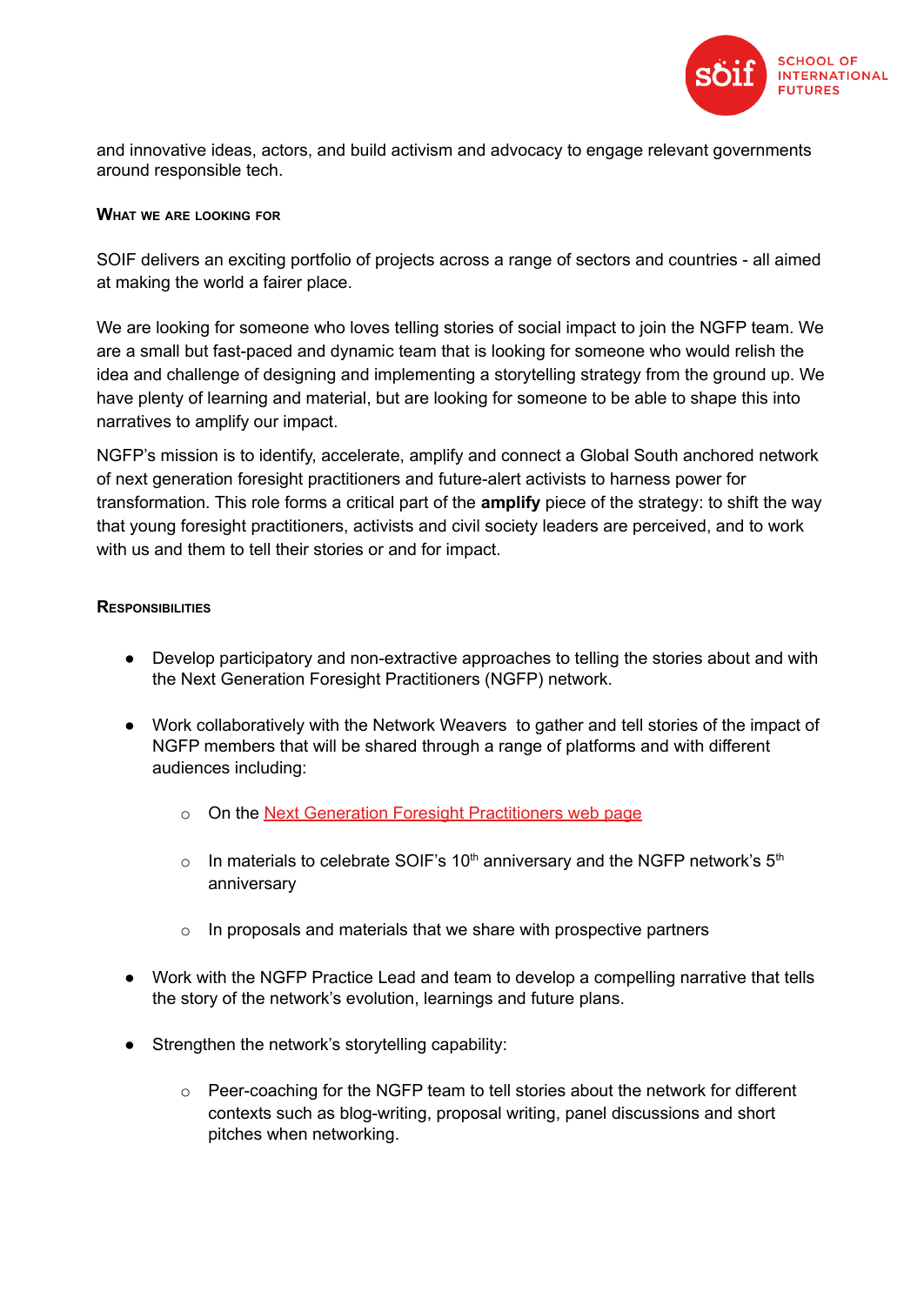

- $\circ$  Light touch training for the NGFP network members to develop their storytelling capability.
- o Network 'listening' identifying and showcasing existing pockets of great storytelling practice across the network.
- o Overall lead on brand and tone of voice consistency proof-reading and editing externally facing products.
- Lead on developing visual products that help us tell our stories more effectively: gathering images (such as photographs), developing infographics, and supporting the wider team to share data and insights diagrammatically.
- General maintenance and updating of the NGFP web page (content rather than technical responsibility).
- Managing content development and design for our routine communications (a monthly newsletter).
- Providing content, structure and guidance to our Social Media Coordinator.

As a new role for the NGFP team we would look to shape the role with you and there may be priorities that emerge that are slightly different to the areas outlined here.

#### **EXPERIENCE AND SKILLS**

- Demonstrable leadership and initiative in communications and storytelling developing strategy and approaches as well as planning and developing creative and innovative products.
- A commitment and proven experience to developing non-extractive approaches to storytelling that put young people at the centre.
- Excellent writing skills that are nuanced and sensitive to different audiences. In this case, audiences could range from young people, to policy-makers, funders, and futures and foresight experts. Our audiences are also very global in nature.
- Managing internal relationships effectively to develop content and deliver on time we're looking for someone who is comfortable being instructive with others, including more senior team members, when meeting deadlines.
- Technical experience with tools such as CMS, Adobe Acrobat, Adobe InDesign would be beneficial, but not essential.

The SOIF team advises, convenes and drives impact in the field of strategic foresight and scenario planning. If you have knowledge or experience in this field that is advantageous, but not a requirement.